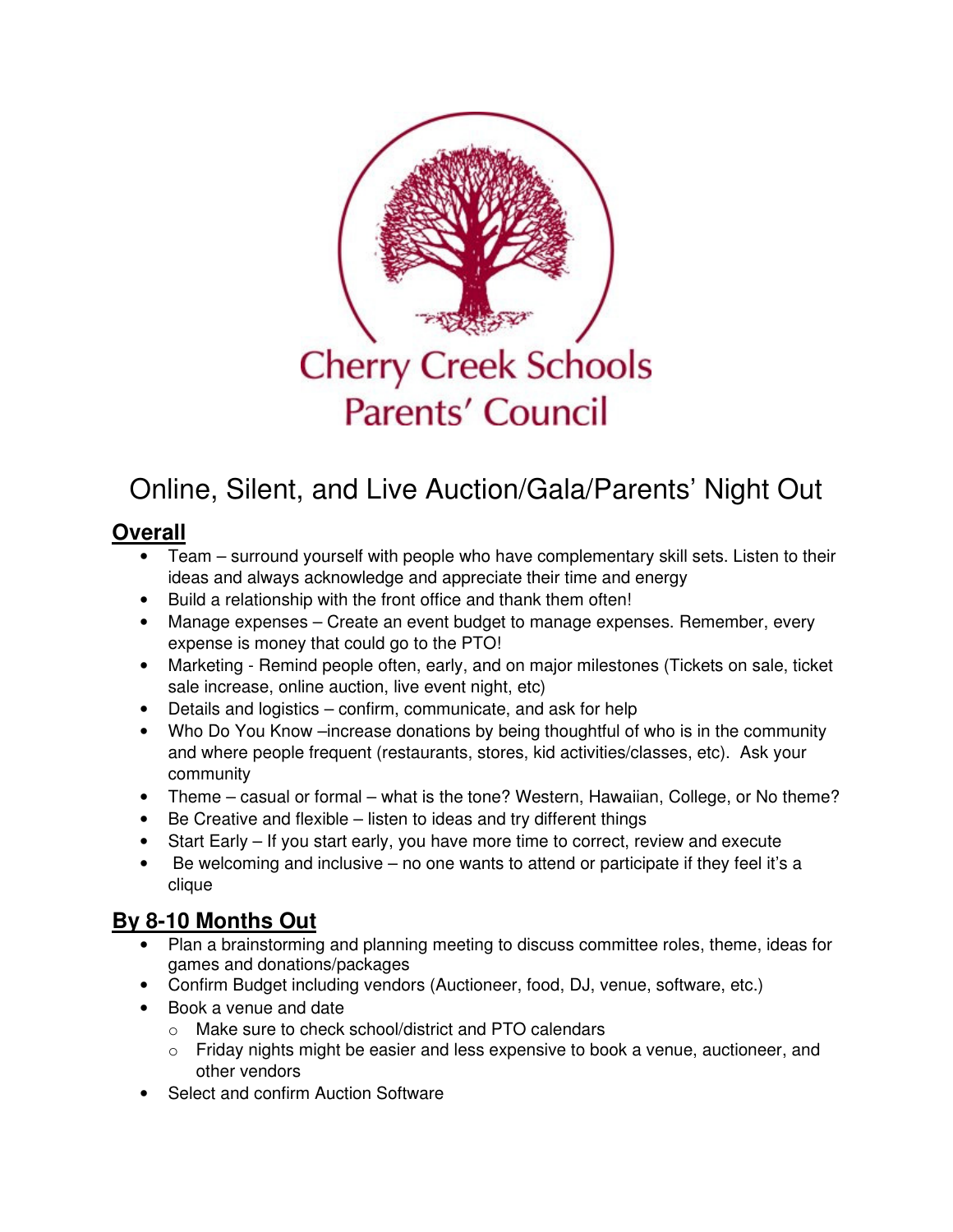- $\circ$  The right software can help track and manage donation requests so every year you have a history and a starting point
- Set up a donations email and Google Drive (or central online storage) for contracts, letters, W-9, Sponsors, etc.
- Draft, finalize/signed donation letter and donation form
	- o Order duplicate donation forms so one copy acts as a receipt (CCSD Printing)
	- o Print copies of donation letters
	- o Set donation deadline around 3-4 weeks prior to your event
	- $\circ$  Confirm current number students, families, and any recognitions your school has received
	- $\circ$  Include a donation email to receive electronic donations
	- o Create folder in the school office and confirm with office staff about receipt of donations
- Scan signed donation letter, donation form, and PTO W-9 which is often requested for online forms for email and online form requests
- Recruit a team of volunteers to help with donations/sponsorships, event logistics, graphic design, and data entry / software
	- o Match peoples' skills to role. Someone who works in sales/recruiting is great to ask to help solicit donations or someone who is technical (accounting, finance, IT) are great people to ask to help with donation entry and software management
	- o If working with a graphic designer, confirm what format to request sponsor logos
- Once the event is set up, add to PTO calendar and let your community know the date
- Set up any child care options for the event (Kids Party at an Athletic Club)

# **By 6+ Months Out**

- Book any vendors you need for event (venue, auctioneer, DJ, etc)
	- o Any contracts MUST be signed by your Principal so give them plenty of time
- Start requesting donations
	- o Ask all Executive BOD to get at least XYZ donations
	- o Ask Restaurant/Spirit Night Chair to email their contacts for donations
	- $\circ$  Ask other PTO or school vendors like after school care, clubs, or Run for Funds
	- o Ask fellow parents if they mind taking forms/letters and requesting donations at places they frequent like restaurants, kid activities, or businesses
	- o Send home a letter to families asking for donations, sponsorships, and participation in the event
	- o Request donations from any Scientific Districts (Zoo, Denver Performing Arts, Symphony, etc)
	- $\circ$  Fill out https://www.donationmatch.com/ in case you get a few items
	- o Request early like Disney Land/Great Wolf Lodge, Sports Teams (college and professional), staycations and travel items
	- o Fill out any form you can find online!
		- If you can't find a form, try emailing a request to the General Manager, Community Relations, Marketing, Catering contacts, or general information request
		- Google "donations request" or "donation form"
		- Look at websites of businesses in your area
		- Read online idea lists for donation ideas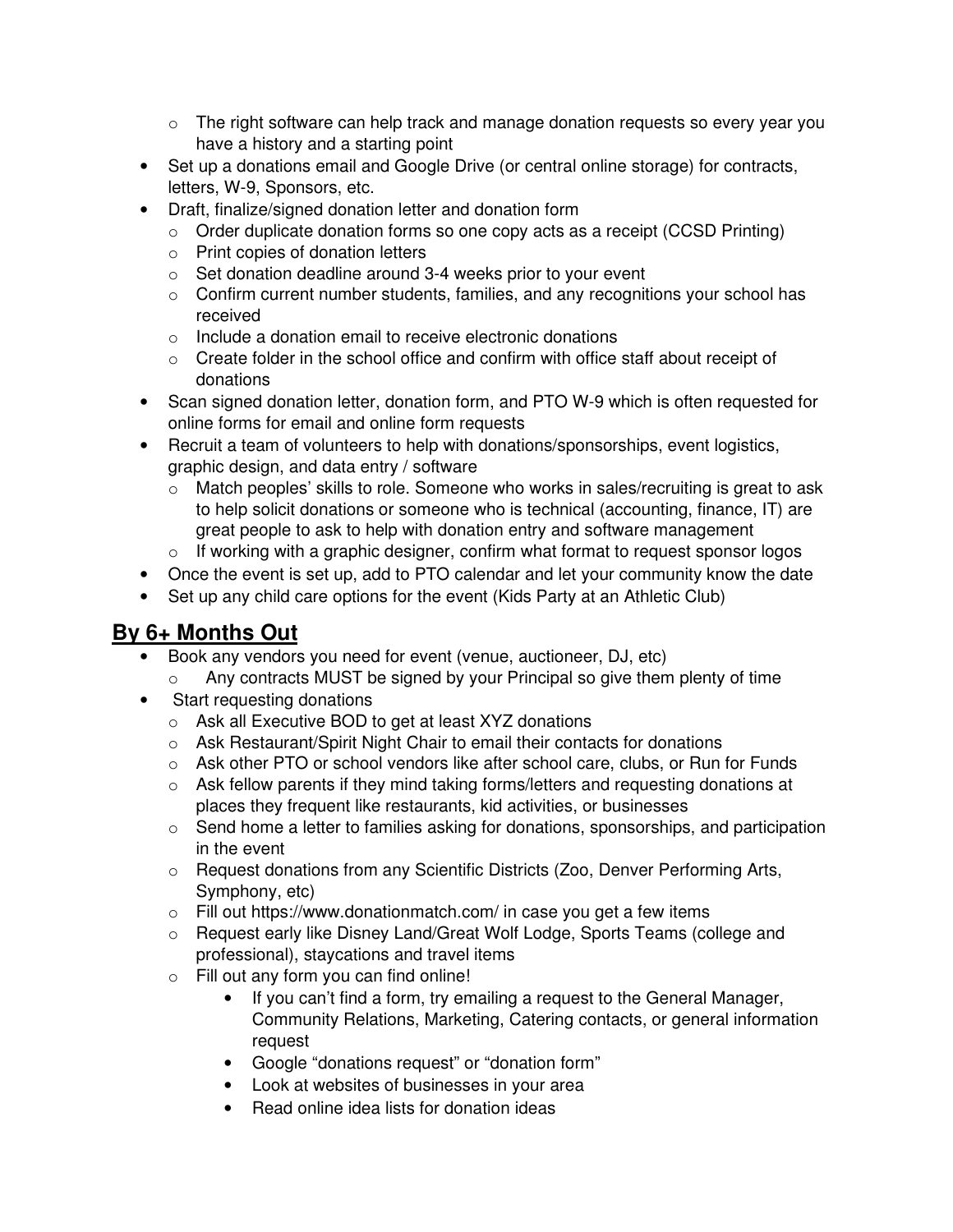- Visit in person local restaurants or businesses for donations
- If you explain that your community or you personally are a potential/current customer, this can increase your chances of receiving a donation
- Enter donations, logo, and take photos as they are received and then have someone else double check the entry in the system especially expiration dates, exceptions for redemption, and location
- Send out 'Save the Date' with event date, theme, and when tickets will go on sale (Postcards, flyers, email newsletter, PTO Facebook)

# **2-4+ Months Out**

- Visit local businesses in person to ask for donations
- Revisit packages for event and gaps of items across the board
- Follow up, Follow up, Follow up to get more donations
- Enter in donation, logo and take photos as they arrive and have another person double check them
- Print Posters about Event post around school with Date, Venue, Ticket price, Requests for Sponsorship

#### **1 Month+ Out**

- Watch Ticket sales, and make sure your community knows auction is coming. PTO newsletters, PTO FB, Posters, bracelets on kids, and Flyers home. Remind everyone!!
- Highlight different donated items or group of items in PTO newsletter, and PTO Facebook
- Reach out to new families and new Kindergarten families explaining the event
- Donations
	- o Do a final check of all physical items
	- $\circ$  Send follow ups for items that you were expecting that didn't come in by deadline
	- o Make sure certificates are printed for donations that don't have an item
	- o Put labels on all envelopes
	- o Confirm which items are going in live/silent/online or being used for prizes at event
	- o Determine if there is a need for any final donations to round out packages, prizes, etc.
- Have your Auction preview go Live as soon as you can so people can see online, silent and live plus people will notice mistakes.
- Draft and finalize event program and timeline including closing times for auction
- Finalize Sponsors/logos and print posters, table recognition, and programs o Recommend having donation deadline, and sponsor deadline the same date
- Finalize class baskets (purchase remaining items, assemble into baskets)
- Assemble other baskets of donated items that will be at the event
	- o Great way to delegate! Ask creative parents to put together in their homes!
- Confirm and enter all teacher/staff experiences, class experiences, class art projects, parties, performance seats, and items donated by school (parking spots, pull fire alarm)
- Set meetings and/or confirm with vendors for the event Auctioneer, Event Management, and Venue related aspects
- Do a walk thru at the event site with all event vendors, figure out lay out of silent auction items, and finalize decorations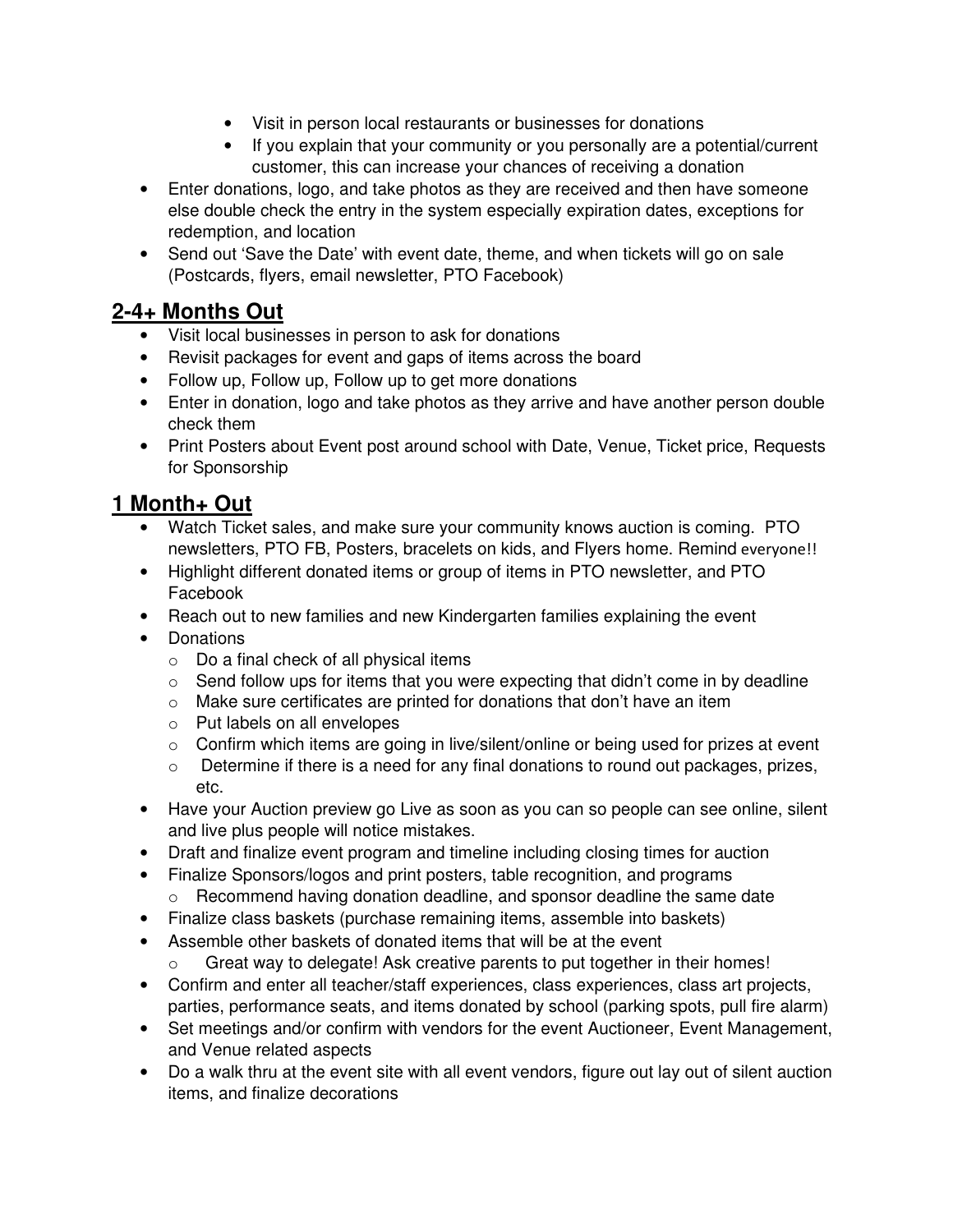- Finalize any tear jerker video, slideshow, etc.
- Confirm Online Auction Item pick up

#### **1 -2 Weeks Out**

- Send out preview list of items in online, silent and live in backpacks
- Watch ticket sales, and send email from PTO reminding community to buy tickets the day before the ticket prices go up
- Tickets on sale, Online start /end, and Day of event, make posters for class doors/pickup line, send emails, post of FB& PTO website with these milestones
- Make sure you have printed anything you need for event (bid Sheets, bid numbers, programs, sponsor recognition, decorations, signs at event)
- Confirm final logistics, any vendors, your team and their roles

# **Live Auction Items**

- 5-10 Live Items is a good goal including Paddle Raise and Heads &Tails. Live portion should be short and effective
- Professional Auctioneer can help guide you on item ideas and lead Heads & Tail, Paddle Raise etc
- Solicit items that have broad appeal and might not have a set value because it has an intangible value for your group
- Any items that have limited appeal (like 10% might have a need or want) to your group or have a set value, put in silent or online

# **Silent Auction Items**

- Mixture of tangible items, travel, baskets, tickets, consignment memorabilia. Take in consideration your space and items
- Group and organize by tables using different colors for each table and group similar items
- Make sure flow forces people to walk through silent auction. Do not do a U or in corners
- Clipboards, pens, plastic stands make it feel organized and inviting

# **Online Auction Items**

- People like and are in the habit of shopping online
- People donating like the exposure to the whole population of the school community
- Less logistics than an event
- Less costs than an event
- Great way to start an auction is online and then build every year

#### **Ideas for Other Items**

- Teacher Treasures- student wins an experience with a teacher
- Class Experiences- class can bring a stuffed animal, crazy socks, wear PJS, extra recess, watch a movie with the Principal, or whatever!
- Class Baskets- Can use Cheddar up to collect money from parents and then break it up K&1, 2&3, and 4&5. Popular themes are Lego, American Girl, Nerf
	- $\circ$  It can be an issue to ask for donated items like Legos because you could receive lots of smaller sets
	- o Could create a wish a list on Amazon